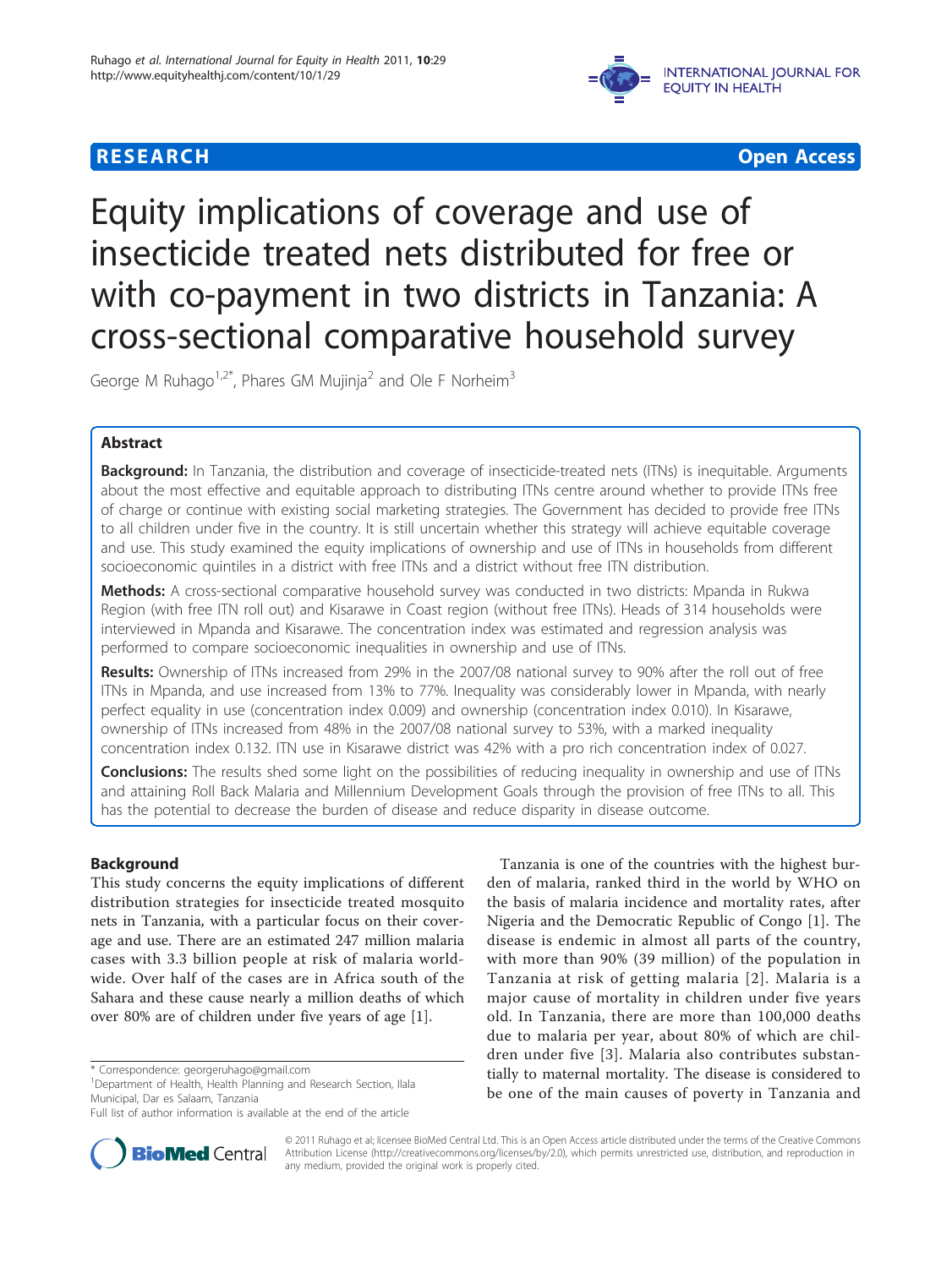elsewhere in Africa. Malaria consumes about 3.4% of GDP per year in Tanzania, resources that could have been used to meet other equally critical public needs [\[4](#page-7-0)].

In a systematic review, it has been found that Insecticide Treated Nets (ITNs) are one of the main tools in combating malaria, along with other interventions such as prompt and effective treatment, use of intermittent preventive treatment of malaria among pregnant women and spraying houses with insecticides. ITNs are estimated to be able to reduce child mortality by 17% and clinical episodes by 50% among users [[5\]](#page-7-0). However, fifteen years after this evidence of ITN use reducing child mortality and morbidity was published, coverage and use of ITNs in Tanzania is still low. In a 2007/08 survey, about 39% of households had at least one ITN, and only 26% of children under five years of age slept under an ITN [\[6](#page-7-0)].

The Abuja declaration and Millennium Development Goals require that those at risk of malaria be protected against the disease. The Roll Back Malaria Partnership, the US President's Malaria Initiative (PMI), the Global Fund to Fight AIDS, Tuberculosis and Malaria and the World Bank aim to scale up coverage and use of Insecticide Treated Nets (ITNs) to at least 80% among young children and pregnant women by 2015 [[1,7,8\]](#page-7-0).

However, the inequity in coverage and use of proven cost-effective interventions like ITNs may jeopardize the achievement of the Millennium Development Goals and the Roll Back Malaria Targets [[9](#page-7-0)]. Studies show that there is inequity in ITN coverage and use between various socio-economic groups, with the poorest benefiting least from ITNs; even where these are highly subsidized [[10](#page-7-0)]. There is strong evidence to suggest that a household malaria episode is associated with reduced household socioeconomic status [\[11,12\]](#page-7-0). Without equity in accessing ITNs, this important public health tool will have little impact on the intended outcomes [\[13](#page-7-0)].

Much of the public discussion is focused on designing a distribution system for ITNs that will achieve higher coverage at lower cost and is affordable to the end user, regardless of their socioeconomic status. Should ITNs be distributed free of charge, through social marketing or through commercial markets? Until recently there was general agreement that subsidized access to ITNs should be provided on a large scale and in the long term, but disagreement exists over how these methods of providing subsidies should be deployed [[14\]](#page-7-0). Both free distribution and social marketing have their advantages and disadvantages. While the former is criticized for lack of sustainability after donor withdrawal, social marketing probably has the disadvantage of making nets inaccessible to the poor because of the costs involved.

Most studies of ITN ownership and use do not directly compare coverage and use between delivery systems, so it is difficult to make conclusions about the relative merits of each delivery system [[15\]](#page-7-0).

This paper presents a comparison of the socioeconomic inequity in ownership and use of ITNs in an area where they are provided free of charge compared to an area where they are purchased, in Tanzania.

#### Methods

#### Study area

The study was carried out in two districts purposively chosen to represent the range of ITN delivery mechanisms present in Tanzania. Both Kisarawe and Mpanda districts are malaria endemic with similar socio-demographic characteristics. The study was carried out in March and April 2009 during the rainy season when there is peak malaria transmission. Data collection was conducted six months after households with children under five in Mpanda had received free ITNs from a nationwide campaign distributing free ITNs to all children under five years of age which started in October 2008. Mpanda has few established social marketing and private outlets. During data collection, the national campaign for distributing free ITNs had not yet reached Kisarawe, Kisarawe represents a district without free ITNs but it has a well established social marketing system with national campaigns and some local NGOs (such as Plan International) providing heavily subsidized ITNs. There are also commercial outlets for bed nets. There is a reliable supply because of the area's location close to Tanzania's commercial capital, Dar es Salaam.

#### Study design and Population

A quantitative comparative cross sectional household survey was carried out, involving head of households with children under five years or their representative when the head of households were not present at the time of the study. Sample size was calculated on the basis of the estimated proportion of children under five sleeping under Insecticide Treated Nets (ITNs) in Tanzania (26%) [\[6](#page-7-0)]. After adjustment for non response, we aimed to interview a sample of 330 households.

A simple random sampling procedure was employed in selecting study participants; one division in each district was randomly selected from a list of all divisions, two wards (one rural and one urban) from each selected division. By using simple random sampling, two villages for rural wards and two streets for urban wards were selected. For each village/street that was randomly selected, all households with children under five years were enumerated and randomly selected. A total of 314 (95.2%) households were interviewed: 158 (96%) in Mpanda and 156 (95%) in Kisarawe. Non response was largely due to the absence of an adult at home. Every head of the selected household either female or male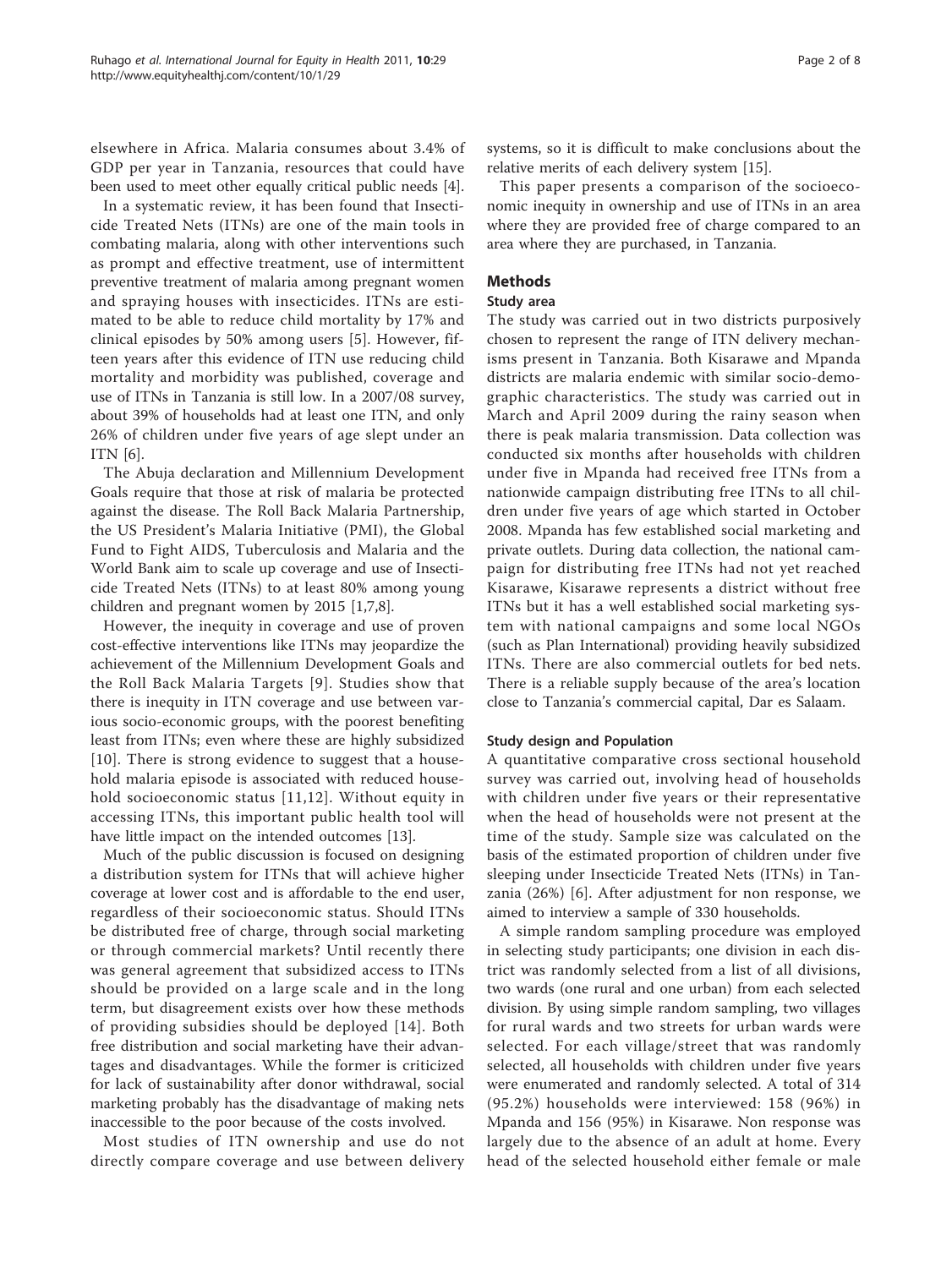present at home was interviewed. Ethical clearance was sought and acquired from the Muhimbili University of Health and Allied Sciences (MUHAS) research and publication committee. Permission to conduct research was sought from the Regional Administrative Secretaries of both Rukwa and Coast regions. Written consent to participate was sought from all participants.

#### Data analysis

All data were cleaned and analysed using STATA Version 10.0 (Stata Corporation, 2007). STATA was used in computing frequencies, calculating confidence intervals, chi-square tests and regression analysis to compare differences in proportions of ITN ownership and use between groups with different socioeconomic status and between study areas. We also used Principal Component Analysis (PCA) to generate the wealth index. A p-value of 0.05 was set for statistical significance.

#### Principal component analysis

The PCA was used to develop wealth indices for the study households based on household characteristics, ownership of assets, source of drinking water, education level and occupation of head of household [[16](#page-7-0)-[18\]](#page-7-0). Household characteristics included ownership of the house, number of sleeping rooms, composition of the floor and type of toilet facility. Household assets included iron, radio, television, telephone, land and bicycle. Variables that featured in only a few households were not included in the principal component analysis, such as car, motorcycle and refrigerator. To allow for an adequate capture of each district's wealth differences, the PCA scores were generated separately for each district. The first principal component accounted for 28.7% variation in Mpanda district, with the first eigenvalue of 3.4. In Kisarawe the first principal component described 26.7% variation with first eigenvalue of 3.2. Households were ranked into five socioeconomic quintiles; most poor, poorer, poor, and less poor and least poor.

#### Equity analysis

Concentration curves and the concentration index as described in O'Donnell, O. et al [[18\]](#page-7-0), and logistic regression [[19](#page-7-0)], were used to determine the extent of socioeconomic inequality in the ownership and use of mosquito nets. The concentration curve illustrates the degree of socioeconomic inequality in the health variable, and whether it is more prominent in poor or less poor quintiles. The concentration index quantifies the extent of the health inequality, enabling measurement and comparison between the districts [\[20](#page-7-0)].

The concentration index ranges from  $-1$  to  $+1$  with a value of 0 indicating absence of socioeconomic related inequality. Masanja et al describe health variables as "Goods" when they are desirable, such as coverage for ITNs, and as "Bads", when they are undesirable, such as Page 3 of 8

malnutrition or mortality [[21\]](#page-7-0). In this study of a good health variable, the index takes a negative value if coverage and use is concentrated among the poorest and a positive value if the variable is concentrated among the least poor group [[22\]](#page-7-0).

#### Results

A total of 890 and 798 people lived in the visited households in the study areas in Mpanda and Kisarawe districts, respectively. Children under five constituted about 32.6% (290) and 26.4% (211) of all visited household occupants in Mpanda and Kisarawe districts respectively.

#### Ownership of mosquito bed net

Mosquito bed net ownership varied significantly between the two districts. A household in Mpanda was more likely to own a mosquito net (98%) than a household in Kisarawe (76%) (OR 11.97, p < 0.001). A similar pattern was seen for ITN ownership; households in Mpanda (90%) were more likely to own at least one ITN than households in Kisarawe (53%) (OR 4.93, p < 0.001) (Table [1\)](#page-3-0).

#### Mosquito bed net ownership by wealth index

Ownership of mosquito bed net varied significantly between socioeconomic quintiles in Kisarawe. The poorest households were less likely to own an ITN compared with the least poor households, with an ownership proportion of 8.7% for the poorest quintile compared to 17.4% for the least poor. There was a pro-rich concentration index of 0.132 (Table [2](#page-3-0)).

In Mpanda district, there was no significant difference in net ownership between socioeconomic quintiles. Ownership in the poorest quintile was 17.9% compared with 18.2 in the least poor quintile. The concentration index was 0.0102.

The disproportionate distribution of mosquito bed nets is clearly illustrated in the concentration curve (Figure [1\)](#page-4-0).

In Figure [1](#page-4-0) the curve far below the line of equality represents ownership of mosquito bed nets (ITNs and any net) in Kisarawe, and it is evident that mosquito bed nets are more concentrated in households in the least poor socioeconomic quintile; so there is a pro-rich inequality. The curve for ITNs and any net in Mpanda lies almost on the line of equality. This indicates nearly perfect equality in mosquito net ownership in that district.

#### Mosquito net use

Children under five in Mpanda were more likely to sleep under an ITN (77%) compared to children in Kisarawe district (42%). Use of any net by children under five in Mpanda was higher (84%) compared to (56%) in Kisarawe (OR 6.25, p < 0.001) (Table [1\)](#page-3-0).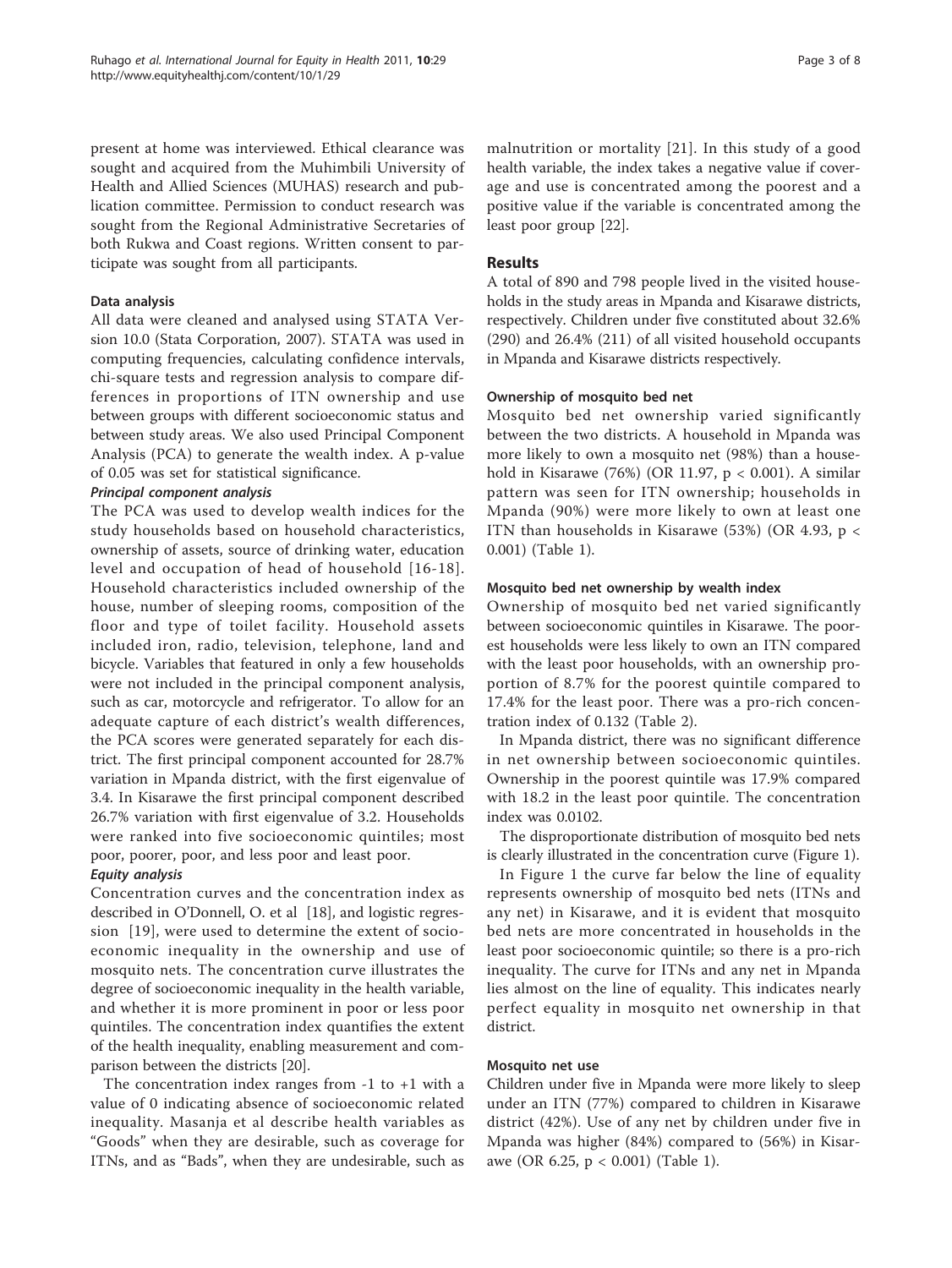| <b>Districts</b>                                                    |        |      |                 |                 |           |         |                |  |
|---------------------------------------------------------------------|--------|------|-----------------|-----------------|-----------|---------|----------------|--|
| Characteristic                                                      | Mpanda |      | <b>Kisarawe</b> |                 |           |         |                |  |
| 1.1 Ownership of ITN and untreated net                              | N      | %    | N               | $\%$            |           |         |                |  |
| <b>Total number of nets</b>                                         | 369    | 100  | 207             | 100             |           |         |                |  |
| <b>ITNs</b>                                                         | 322    | 87.3 | 127             | 61.4            |           |         |                |  |
| Untreated net                                                       | 47     | 12.7 | 80              | 38.6            |           |         |                |  |
| <b>Total number of HH</b>                                           | 158    | 100  | 156             | 100             |           |         |                |  |
| HH with any net                                                     | 155    | 98.1 | 119             | 76.3            |           |         |                |  |
| HH with ITN                                                         | 142    | 89.9 | 82              | 52.6            |           |         |                |  |
| HH with untreated net                                               | 13     | 8.2  | 37              | 23.7            |           |         |                |  |
| HH without net                                                      | 3      | 1.9  | 37              | 23.7            |           |         |                |  |
| 1.2 HH use of ITN and untreated net                                 |        |      |                 |                 |           |         |                |  |
| <b>Total Number of under fives</b>                                  | 290    | 100  | 211             | 100             |           |         |                |  |
| Slept under ITN                                                     | 222    | 76.6 | 88              | 41.7            |           |         |                |  |
| Slept under untreated net                                           | 22     | 7.6  | 30              | 14.2            |           |         |                |  |
| Slept under any net (ITN+ untreated)                                | 244    | 84.1 | 118             | 55.9            |           |         |                |  |
| 1.3 Probability of ownership and use of bed net in study House Hold |        |      |                 |                 |           |         |                |  |
| <b>District</b>                                                     | Mpanda |      |                 | <b>Kisarawe</b> |           |         |                |  |
|                                                                     | N      | %    | N               | $\%$            | <b>OR</b> | P       | CI             |  |
| HH with any net                                                     | 155    | 98.1 | 119             | 76.3            | 11.97     | < 0.001 | $(4.2 - 34.5)$ |  |

#### <span id="page-3-0"></span>Table 1 Study Households characteristics of ownership and use of mosquito bed nets

# HH with ITN 15 2.5 - 9.8) 2.5 - 9.8 (2.5 - 9.8) 2.5 - 9.8) 2.5 - 9.8) 2.5 - 9.8) 2.5 - 9.8 Slept under any net 244 84.1 118 55.9 6.25 <0.001 (3.2-12.0) Note: Do not have a net/ITN(=0) Own a net/ITN (=1)

#### Use of mosquito bed net across socioeconomic groups

Use of mosquito nets varied in Kisarawe. Children under five in household in poorest socioeconomic quintile (6.6%) were less likely to sleep under an ITN than in households of the least poor quintile (9.5%). There was some pro-rich inequality in the use of ITNs among children under five in different socioeconomic quintiles in Kisarawe with a concentration index of 0.027 compared to nearly perfect equality in Mpanda and a concentration index of 0.009 (Table [3\)](#page-4-0). For any net, the difference

was almost double; with only (43%) of children under five from the poorest socioeconomic quintile in Kisarawe sleeping under an ITN compared to 78% from the least poor quintile. In Mpanda district, ITN use did not vary significantly between different socioeconomic groups ( $p = 0.468$ ) (Table 1).

The concentration curve in Figure [2](#page-4-0) depicts the variation of mosquito bed net use between different socioeconomic quintiles. Lines of use of ITNs and any net for Kisarawe district lie below the line of equality indicating

| Table 2 Proportion variations in ownership of ITNs and untreated nets, in various social economic groups of study |  |  |  |  |  |
|-------------------------------------------------------------------------------------------------------------------|--|--|--|--|--|
| households                                                                                                        |  |  |  |  |  |

| Social economic groups              |                      |                       |                       |                       |                      |             |  |  |
|-------------------------------------|----------------------|-----------------------|-----------------------|-----------------------|----------------------|-------------|--|--|
|                                     | Poorest              | Very poor             | Poor                  | Less Poor             | <b>Least Poor</b>    | Conc. Index |  |  |
| 1. Mpanda ( $N = 369$ )Over all     |                      |                       |                       |                       |                      |             |  |  |
| Proportion ownership % (N) [95% CI] |                      |                       |                       |                       |                      |             |  |  |
| $ITN (N = 322)$                     | 17.9%(66)[14.1-22.2] | 17.1%(63)[13.4-21.3]  | 15.5%(57)[11.9-19.5]  | 18.7%(69)[14.9-23.10] | 18.2%(67)[14.4-22.5] | 0.0102      |  |  |
| Untreated net $(N = 47)$            | 3.0%(11) [1.5-5.3]   | 2.2%(8) [0.9-4.2]     | 2.7%(10)[1.3-4.9]     | 1.6%(6)[0.6-3.5]      | $3.2\%(12)[1.7-5.6]$ | 0.0075      |  |  |
| Any net $(N = 369)$                 | 20.9%(77)[16.8-25]   | 19.2%(71)[15.3-23.6]  | 18.2%(67)[14.4-22.5]  | 20.3%(75)[16.3-24.8]  | 21.4%(79)[17.3-26.0] | 0.0087      |  |  |
| 2.Kisarawe                          |                      |                       |                       |                       |                      |             |  |  |
| Proportion ownership % (N) [95% CI] |                      |                       |                       |                       |                      |             |  |  |
| $ITN(N = 127)$                      | 8.7%(18)[5.2-13.4]   | $9.2\%(19)[5.6-14.0]$ | 12.6%(26)[8.4-17.9]   | 13.5%(28)[9.2-19.0]   | 17.4%(36)[12.5-23.4] | 0.1318      |  |  |
| Untreated $Net(N = 80)$             | $3.4\%(7)[1.4-6.8]$  | $3.4\%(7)[1.4-6.8]$   | $6.8\%(14)[3.7-11.1]$ | 8.2%(17)[4.9-12.8]    | 17.0%(36)[12.1-22.7] | 0.303       |  |  |
| Any net $(=207)$                    | 12.1%[25)[8.0-17.3]  | 12.6%(26)[8.4-17.9]   | 19.3%(40)[14.2-25.4]  | 21.7%(45)[16.3-28.0]  | 34.3%(71)[27.9-41.2] | 0.2033      |  |  |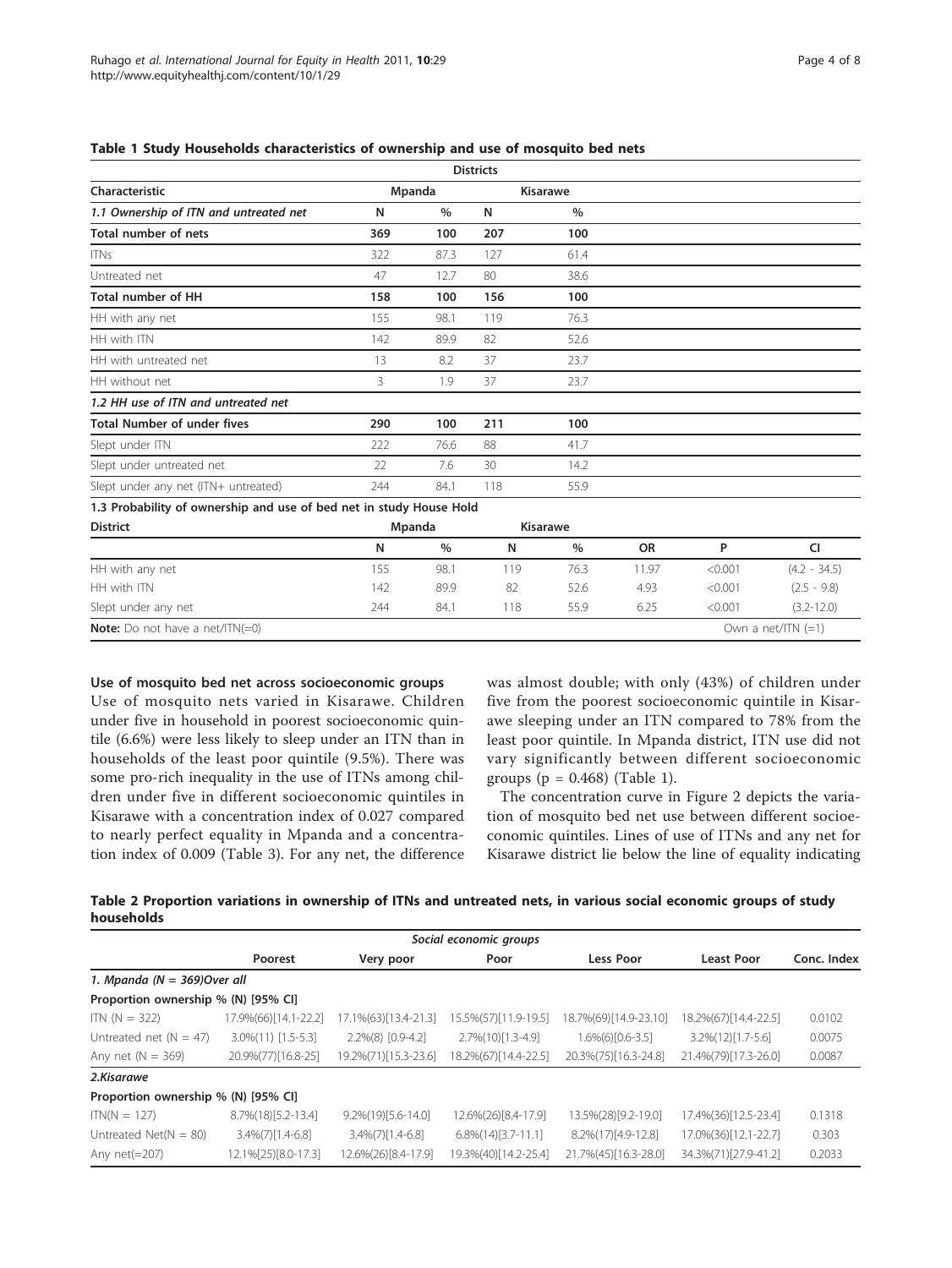<span id="page-4-0"></span>

that mosquito bed net use is pro rich in that district. While for Mpanda district the line for ITN and any net lies on or above the line of equality indicating almost perfect equality in use of ITNs and any net. The difference between the curves is smaller for use than for ownership.

#### Source of nets

The major source of bed nets in households from the poorest socioeconomic quintile in Mpanda district was free nets (66%), with only 27% of the households obtaining them from commercial outlets. In households from the least poor socioeconomic quintile, the main sources of nets were from commercial outlets (51%) and from the free distribution system (47%).

Free distribution in Mpanda was pro-poor with a concentration index of -0.064 compared to commercial market sources which was pro-rich with a concentration index of 0.156 (Table [4\)](#page-5-0).

In Kisarawe district; the poorest quintile households mainly depended on getting nets from social marketing



(68%) compared to 16% from commercial outlets. For households in the least poor quintile, the main sources of ITNs were commercial (51%) and 37% from social marketing. Social marketing achieved a concentration index of 0.003, while commercial sources exhibited marked inequality with a concentration index of 0.269 (Table [4\)](#page-5-0).

#### **Discussion**

This study shows that the poorest households are less likely to own and use a mosquito bed net. It also shows that free distribution of ITNs is associated with less prorich inequality in ownership. Other studies conducted recently in Tanzania also confirm the existence of socioeconomic inequality in ownership and use of ITNs [[23-25\]](#page-7-0).

#### Mosquito bed net ownership and use after free distribution

The national survey in 2007/08 [[6](#page-7-0)] indicated that ownership of ITNs in Mpanda was 29%. After free

Table 3 Proportion variations in use of ITNs and untreated nets, by children under give across different social economic groups in Mpanda and Kisarawe districts

| Social economic groups            |                       |                       |                       |                      |                       |             |  |  |  |
|-----------------------------------|-----------------------|-----------------------|-----------------------|----------------------|-----------------------|-------------|--|--|--|
|                                   | Poorest               | Very poor             | Poor                  | Less Poor            | Least poor            | Conc. index |  |  |  |
| 1. Mpanda ( $N = 290$ ) Over all  |                       |                       |                       |                      |                       |             |  |  |  |
| Proportion use %(N)[95%Cl]        |                       |                       |                       |                      |                       |             |  |  |  |
| $ITN (N = 222)$                   | 15.2%(44)[11.4-19.7]  | 14.8%(43)[11.1-19.3]  | 15.5%(45)[11.7-20.0]  | 16.2(47)[12.3-20.8]  | 14.8%(43)[11.1-19.3]  | 0.009       |  |  |  |
| Untreated Net( $N = 22$ )         | 1.8%/(5)[0.6-3.8]     | $0.7\%(2)[0.11-2.26]$ | 2.1%(6)[3.6-19.6]     | 1% (3) [0.3-2.8]     | $2.1\%(6)[0.8-4.3]$   | 0.064       |  |  |  |
| Any Net( $N = 244$ )              | 16.9%(49)[12.9-21.5]  | 15.5%(45)[11.7-20.0]  | 17.6%(51)[13.5-22.3]  | 17.2%(52)[13.2-21.9] | 16.9%(48)[12.9-21.5]  | 0.014       |  |  |  |
| 2. Kisarawe ( $N = 211$ ) Overall |                       |                       |                       |                      |                       |             |  |  |  |
| Proportion use %(N)[95%Cl]        |                       |                       |                       |                      |                       |             |  |  |  |
| $ITN (N = 88)$                    | $6.6\%(14)[3.8-10.6]$ | 9%(19)[5.7-13.5]      | $8.1\%(17)[4.9-12.3]$ | 8.5%(18)[5.3-12.9]   | $9.5\%(20)[6.1-14.0]$ | 0.027       |  |  |  |
| Untreated $Net(N = 32)$           | $1.4\%(3)[0.4-3.8]$   | 1.9%(4)[0.6-4.5]      | $2.8\%(6)[1.2-5.8]$   | $2.4\%(5)[0.9-5.2]$  | 5.7%(12)[3.1-9.5]     | 0.232       |  |  |  |
| Any $Net(=118)$                   | 8%(17)[4.9-12.3]      | 10.9%(23)[7.2-15.7]   | 10.9%(23)[7.2-15.7]   | 10.9%(23)[7.2-15.7]  | 15.2%(32)[10.8-20.5]  | 0.082       |  |  |  |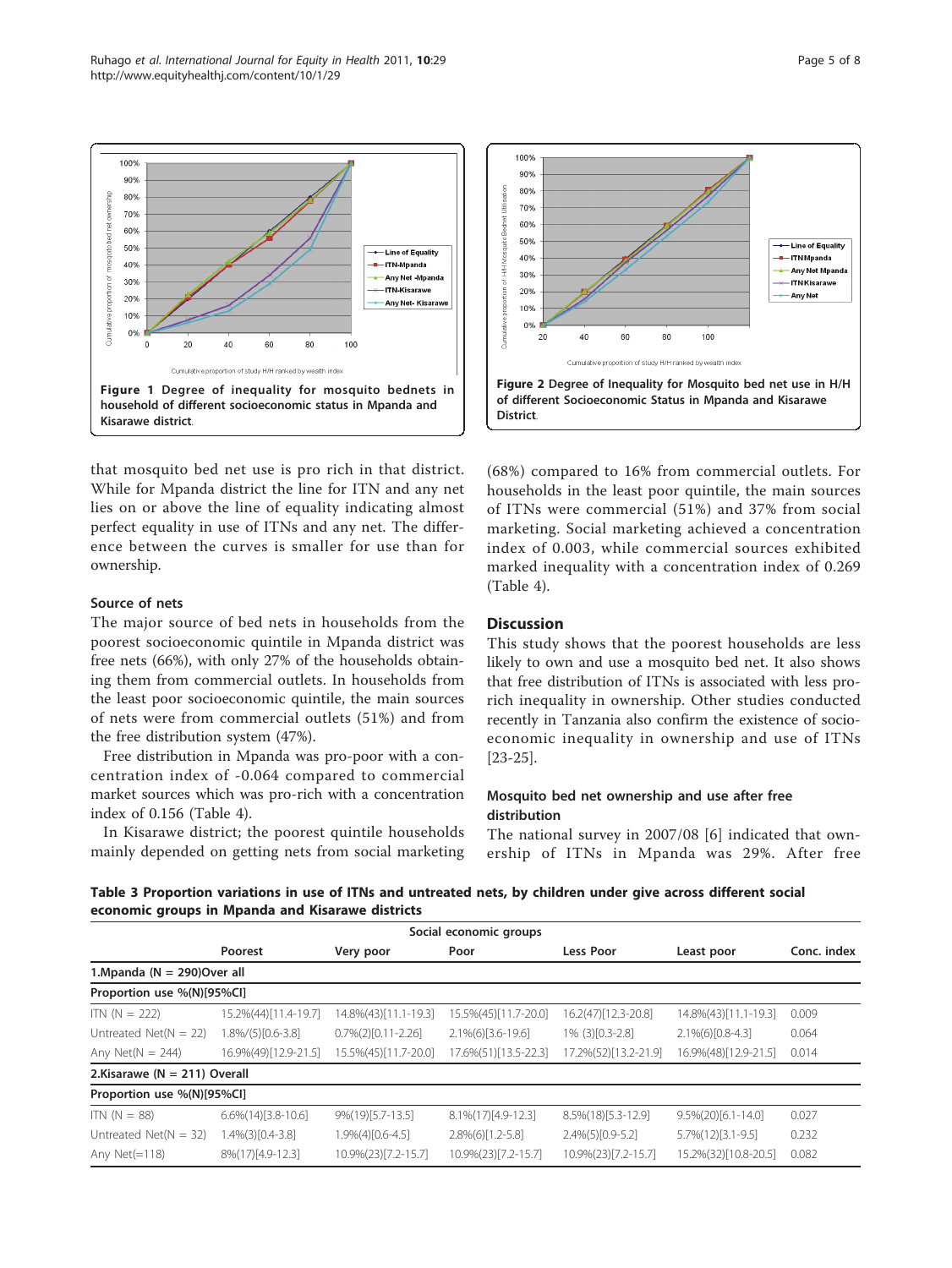| Source of Net                       |                      |                      | Socio economic groups |                      |                      |             |
|-------------------------------------|----------------------|----------------------|-----------------------|----------------------|----------------------|-------------|
|                                     | Poorest              | Very poor            | Poor                  | Less Poor            | <b>Least Poor</b>    | Conc. Index |
| 1. Mpanda<br>$(N = 369)$ overall    | $(N = 77)$           | $(N = 71)$           | $(N = 67)$            | $(N = 75)$           | $(N = 79)$           |             |
| Proportion %(N)[95% CI]             |                      |                      |                       |                      |                      |             |
| Free Nets                           | 66.2%(51)[54.6-76.6] | 78.9%56)[67.6-87.7]  | 61.2%(41)[48.5-72.9]  | 61.3%(46)[49.4-72.9] | 46.8%(37)[35.5-58.4] | $-0.064$    |
| Commercial                          | 27.3%(21)[17.7-38.6] | 19.7%(14)[11.2-30.9] | 31.3%(21) [20.6-43.8] | 25.3%(19)[16.0-36.7] | 50.6%(40)[39.1-62.1] | 0.156       |
| Social Market                       | $2.6\%(2)[0.3-9.1]$  | 0.00                 | $4.5\%(3)$ [0.9-12.5] | $2.7\%(2)[0.3-9.3]$  | $2.5\%(2)[0.3-8.8]$  | 0.172       |
| Other Source                        | $3.9\%(3)[0.8-11.0]$ | 1.4%(1) [0.04-7.6]   | 2.9% (2) [0.4-10.4]   | 10.7%(8)[4.7-19.9]   | 0.00                 | 0.04        |
| 2.Kisarawe<br>$(N = 207)$ ) overall | $(N = 25)$           | $(N = 26)$           | $(N = 40)$            | $(N = 45)$           | $(N = 71)$           |             |
| Proportion %(N)[95% CI]             |                      |                      |                       |                      |                      |             |
| Free Nets                           | N/A                  | N/A                  | N/A                   | N/A                  | N/A                  | N/A         |
| Commercial                          | 16.0%(4)[4.5-36.1]   | 42.3%(11)[23.4-63.1] | 50.0%(20)[33.8-66.2]  | 51.1%(23)[35.8-66.3] | 50.7%(36)[38.6-62.8] | 0.269       |
| Social Market                       | 68.0%(17)[46.5-85.1] | 46.2%(12)[26.6-66.6] | 45.0%(18)[29.0-61.5]  | 28.9%(13)[16.4-44.3] | 36.6%(26)[25.5-49.9] | 0.003       |
| Other Source                        | 16.0%(4)[4.5-36.1]   | 11.5%(3)[2.4-30.2]   | $5.0\%(2)[4.2-26.8]$  | 20.0% (9) [8.0-32.1] | 12.7%(9)[6.0-22.7]   | 0.179       |

<span id="page-5-0"></span>Table 4 Source of mosquito ITNs in various study households inMpanda and Kisarawe district by household economic status group

distribution, the ownership increased to 90% by the end of 2008; and use of ITNs increased from 13% to 77%. That is beyond the target of 60% coverage set by the Roll Back Malaria African Summit held in Abuja in 2000 [[26](#page-7-0)], and only 3% less than the improved Roll Back Malaria target of 80% coverage by the year 2010 [[7\]](#page-7-0) and 2015 by MDG [\[3](#page-7-0)]. In Kisarawe District (an area without free ITN distribution); ITN ownership was (53%) almost the same as in the 2007/08 national survey (48%) and far below the MDG and Roll Back Malaria targets.

Ownership and use of ITNs in Mpanda District after free distribution are higher than the levels other studies have found from other settings after free of charge ITN distribution in Kenya, Ghana and Eritrea. In Kenya, ownership increased from 7.1% in 2004 to 67% in 2006 [[22](#page-7-0)]; in Ghana possession was at 74% and use was at 60% [\[27](#page-7-0)], and Eritrea possession rose to 82% and use at 68% [[28](#page-7-0)]. However, there are differences between the studies in the length of time between free ITN distribution and the time the study was carried out; two years in Kenya, 38 months in Ghana and one year in Eritrea. Our study was carried out six months after the roll out of free ITNs. Further studies may be required to determine the effect of time on ITN ownership and use after roll-out.

#### Mosquito bed net ownership and use by wealth index

The results of this study have indicated that distributing free ITNs enabled households from the poorest socioeconomic quintile to access this important public health intervention. Through increased ownership and use of ITNs, inequalities have been minimized, although more for ownership than for use. In Mpanda, after free ITN distribution, there was nearly perfect equality for

ownership. A study in Kenya revealed similar findings where, after distribution of free ITNs, socioeconomic inequity of ownership decreased [[22](#page-7-0)]. In Kisarawe district, ITN use was 40% during the 2007 National survey and remained the same at 42% during this study. However, we cannot, from this preliminary study, conclude that there is causality between free bed net distribution and increased ownership and use of ITNs, but the results shed some light on the significance of providing free ITNs.

#### Equity and efficiency of free bed net distribution

Decisions about health service distribution in countries like Tanzania are about how to make sure that interventions achieve equity and efficiency at the same time. In the case of ITNs, the intervention is very cost effective with costs per Disability Adjusted Life Years (DALY) averted ranging between US\$ 19 and \$ 85 [\[29](#page-7-0)]. ITNs in combination with other interventions such as integrated management of childhood illness, vitamin A supplementation, immunisation and exclusive breastfeeding have been associated with reduction in child mortality in Tanzania [[30\]](#page-7-0) and can contribute to equity by reducing malaria morbidity and mortality in the poorest quintile households. That highlights the need for increased efforts in distribution of ITNs with explicit pro-poor strategies. Controlling malaria is very costly: resources spent on controlling mosquito bites and preventing malaria by both state and households have been estimated to be US \$ 119 million (3.4% of the GDP) in Tanzania [\[4\]](#page-7-0). This has also been estimated by the Tanzania National Malaria Control Programme (NMCP). A major share of that expenditure is spent by poor households. The saving could be spent elsewhere to combat poverty and decrease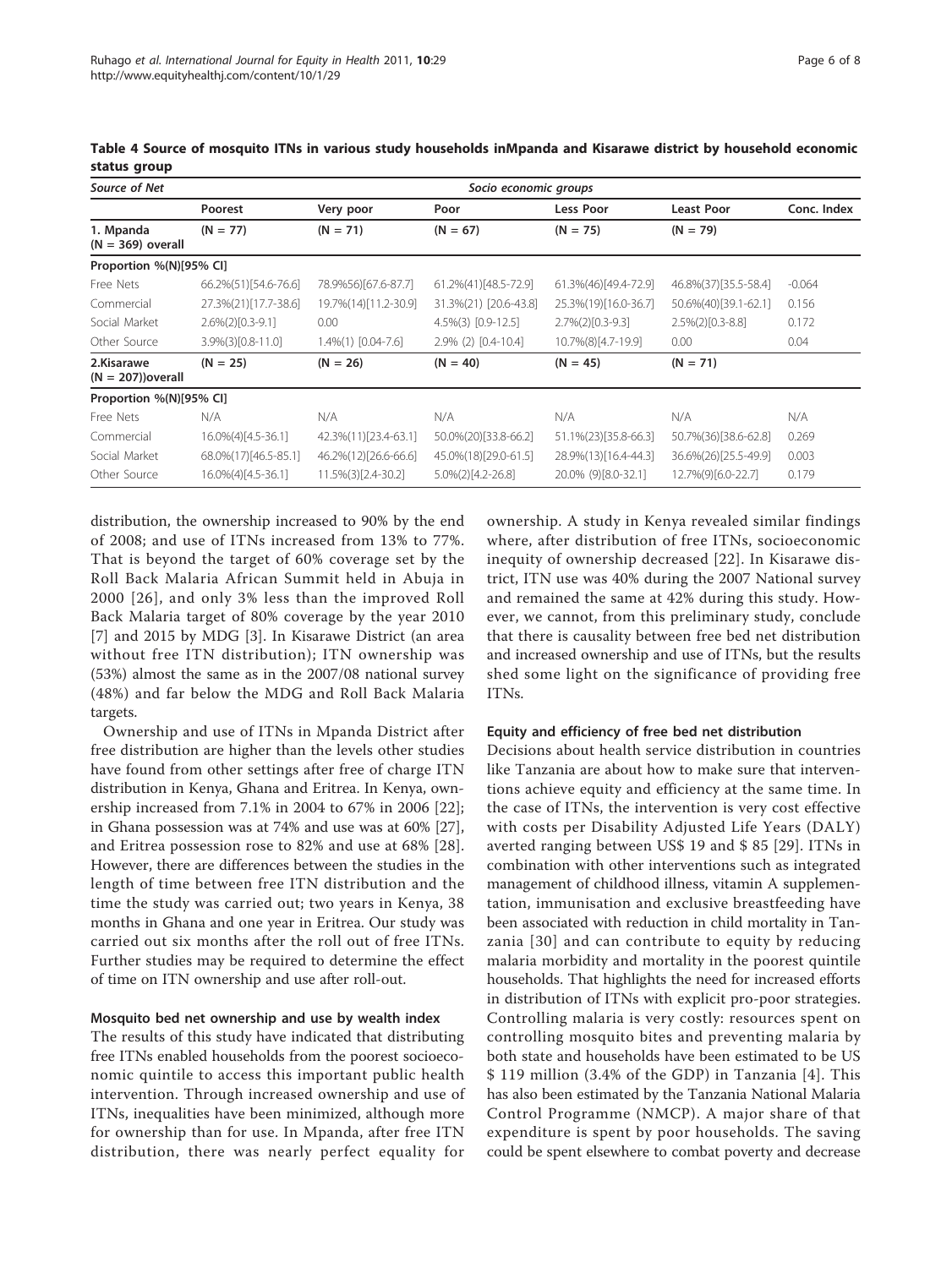inequality between relatively rich households and the poorest households.

ITNs offer the same public health advantages as vaccines: they are effective, cost-effective and address a large disease burden. It is high time that they received the same approach to public financing [[31\]](#page-7-0). Sustainability can be achieved by combining social marketing with targeting the poorest household with free ITNs Given that many people in African communities share beds and are expected to share freely distributed ITNs, it may prove an effective option in combating malaria [[32](#page-7-0)]. Social marketing through a voucher scheme may remain an important complementary strategy. However, if the equity achieved by free nets is to be sustained, vouchers should be cheaper and more affordable, and with a specific and deliberate strategy of targeting the poorest of the poor. A voucher policy should take into consideration geographical location instead of having a uniform voucher for the whole country. The majority of poor people live in rural areas. Geographical targeting with higher subsidies in rural areas could therefore be considered [[31\]](#page-7-0). Education about the effectiveness of ITN use would create demand and ensure sustainability of ITN coverage and use. It is widespread use of ITNS that will reduce malaria case numbers and ease the demand for health care services.

#### Study limitations

This study presents results from a cross sectional study. The main limitation of the study is that it is not a randomized controlled trial and therefore causation cannot be established. The study was conducted just six months after the roll out of free ITNs, so the increased coverage and use may be transient, and there is likelihood that it may drop with time as ITNs wear out. There may be a need for further studies with longer follow up periods to ascertain the sustainability of current coverage rates. However, the strength of this study is that respondents were selected randomly, and the study areas were sufficiently different in ITN delivery mechanisms to allow relevant comparisons. The two districts have similar demographic characteristics and are both Malaria endemic. Ranking of households into different socioeconomic quintiles, however, poses a major challenge. The choice of assets to be included in the construction of a wealth index is difficult as there is no agreed amount or type of asset to be used [[18](#page-7-0)]. Some assets (for example a telephone) may vary considerably in price and may lead to people being placed in the same quintile while their phones are not of the same value. A bicycle, despite being an asset in rural areas, is associated with poverty in urban areas [[17,23\]](#page-7-0). However, according to Filmer and Pritchett [\[16](#page-7-0)] a household classified in the poorest group by wealth index will not be classified as rich by a

reduction of the number of assets used for classifications of socioeconomic group.

To enhance the reliability of the results, concentration index analysis was supplemented with regression analysis which also revealed inequality in ownership and use of ITNs between different socioeconomic quintiles in an area without free ITN provision.

#### Conclusions

The findings of this study indicate that in the areas studied, where ITNs are commercially or socially marketed, there is a low level of ITN ownership and use. In Kisarawe district, ownership is 53% and use 42%. Households of the poorest socioeconomic quintile are the most deprived, with a pro-rich inequality. The study also indicates that free distribution of ITNs is associated with higher rates of ownership and use, and less inequality. A combination of social marketing and distribution of free ITNs to all the poorest households, and deliberate efforts to sustain higher coverage by empowering local capacity building to deliver subsidized ITNs is likely to achieve the goal of combating malaria regardless of socioeconomic status.

#### Recommendations for further research

This study provides some information on how the national and international target of 80% coverage and use of ITNs might be achieved, as well as reducing inequality through free distribution of ITNs. Further research should clarify the possible long-term impact of changing distribution policies from cost-sharing schemes to free distribution. The optimal study design would be a controlled randomized trial with a sufficient number of households and adequate time to follow up.

#### Acknowledgements

We offer our sincere gratitude to the respondents of the questionnaire for taking part in the study. Thanks to NORAD's programme for master studies (NOMA) which funded the study.

#### Author details

<sup>1</sup>Department of Health, Health Planning and Research Section, Ilala Municipal, Dar es Salaam, Tanzania. <sup>2</sup>School of Public Health and Social Sciences, Muhimbili University, Dar es Salaam, Tanzania. <sup>3</sup>Division for Medical Ethics, Department of Public Health and Centre for International Health, Kalfarveien 18, University of Bergen, 5018 Bergen, Norway.

#### Authors' contributions

GMR: Designed the study, collected data, analyzed data and prepared first draft of the manuscript. Some of data presented here form part of GMR's master's thesis.

PGM: Contributed to the design of the study and writing up. OFM: Contributed to designing, coordinated data analysis and writing up of the manuscript. All authors read and approved the final manuscript.

#### Competing interests

The authors declare that they have no competing interests.